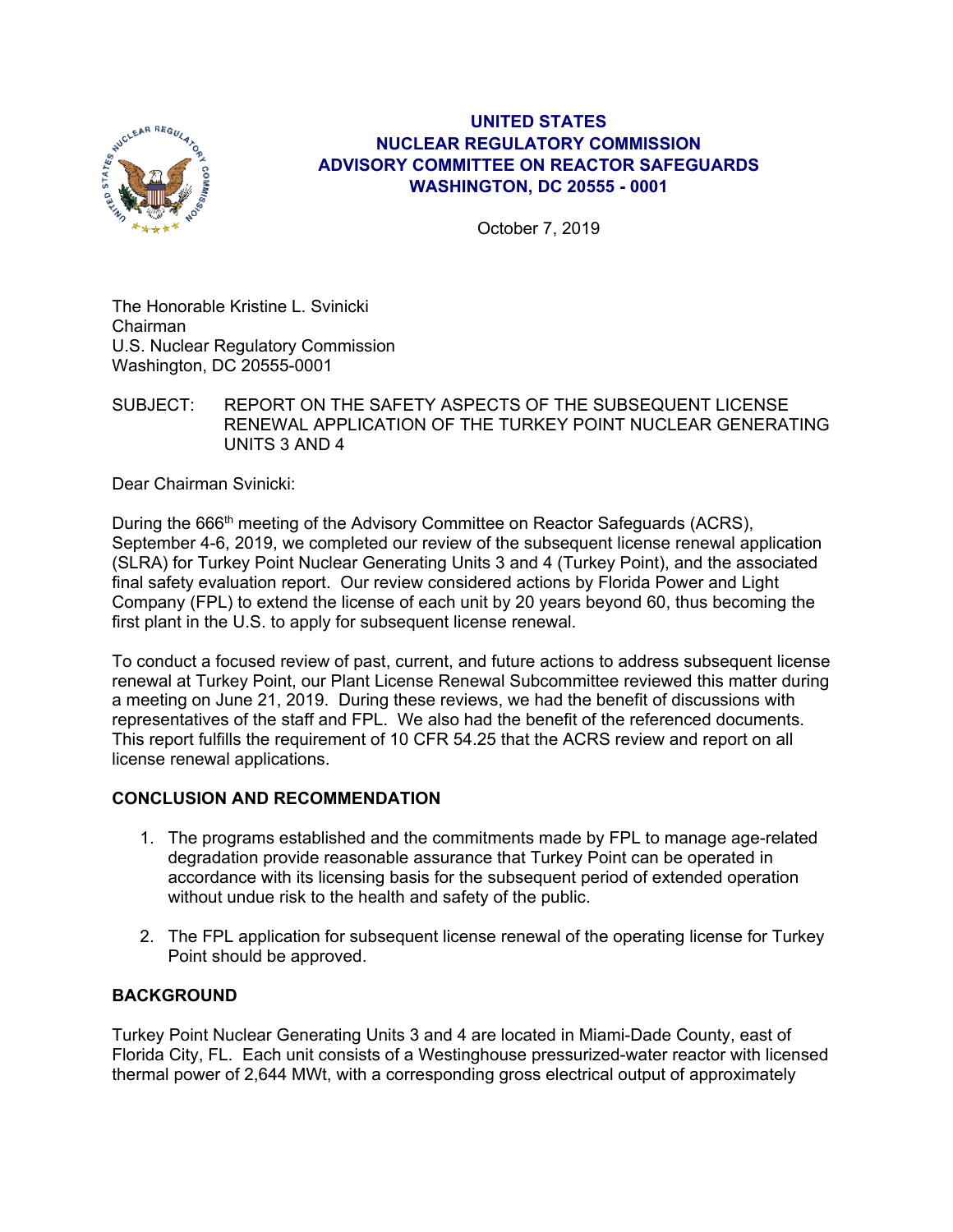913 MWe and 923 MWe, respectively. The NRC issued the initial operating licenses on July 19, 1972, for Unit 3 and April 10,1973, for Unit 4. The NRC issued the first renewed operating licenses on June 6, 2002.

In this application, FPL requests renewal of the operating licenses for an additional 20 years beyond the expiration of their current renewed licenses. The licenses would be extended to July 19, 2052, for Unit 3 and to April 10, 2053, for Unit 4.

#### **DISCUSSION**

The staff reviewed the FPL License Amendment Request for Subsequent License Renewal (SLR) in accordance with the Generic Aging Lessons Learned (GALL)-SLR and the Standard Review Plan (SRP)-SLR guidance documents. Conformance with this guidance provides bases for a conclusion that an applicant for life extension of 20 additional years beyond 60 years will assure adequate protection to the public through the Subsequent Period of Extended Operation (SPEO).

The most significant generic issues challenging operation beyond 60 years are: reactor pressure vessel embrittlement; irradiation-assisted stress corrosion cracking of reactor internals; concrete structures and containment degradation; and electrical cable environmental qualification, condition monitoring, and assessment. Each of these items has been addressed by FPL and evaluated by the staff through the review process. We agree with the staff's safety evaluation report regarding these issues.

Since our review of the Turkey Point SLRA, new information has been identified regarding the Regulatory Guide 1.99 irradiation embrittlement correlations that suggests they may be inaccurate at high fluence levels such as those expected to be experienced at the Turkey Point Reactor Pressure Vessels (RPVs) as they approach the end of their SPEO. While not an immediate concern for the Turkey Point units, staff and FPL should follow these developments and adjust their RPV irradiation embrittlement Aging Management Program (AMP) accordingly.

In preparation for life extension, FPL completed improvements, upgrades, replacements, and modifications to numerous systems and components. Significant plant modifications since initial license renewal include replacing reactor vessel heads, main and auxiliary transformers, the cask crane structure and crane, high pressure turbine rotors, main condenser tube bundles and water boxes, turbine plant cooling water heat exchangers, and condensate pumps. FPL also performed rehabilitation of the cooling canal and added two emergency diesel generators. Plant modifications currently in progress are replacement of low pressure turbine rotors, containment spray piping replacement, and modifications to the plant structure.

In its final safety evaluation report, the staff documented its review of the SLRA and other information submitted by FPL and obtained through staff audits and inspections at the plant site. The staff reviewed the completeness of the identification of structures, systems, and components that are within the scope of license renewal.

FPL will implement 50 AMPs for license renewal, comprised of 36 existing programs and 14 new programs. Of the 14 new programs, 12 are consistent with the GALL-SLR Report, one is consistent with enhancement, and one is plant specific (high-voltage insulators). Of the 36 existing programs, 24 are consistent with enhancements, one is consistent with allowed exceptions, 10 are consistent with enhancements and allowed exceptions, and one is plant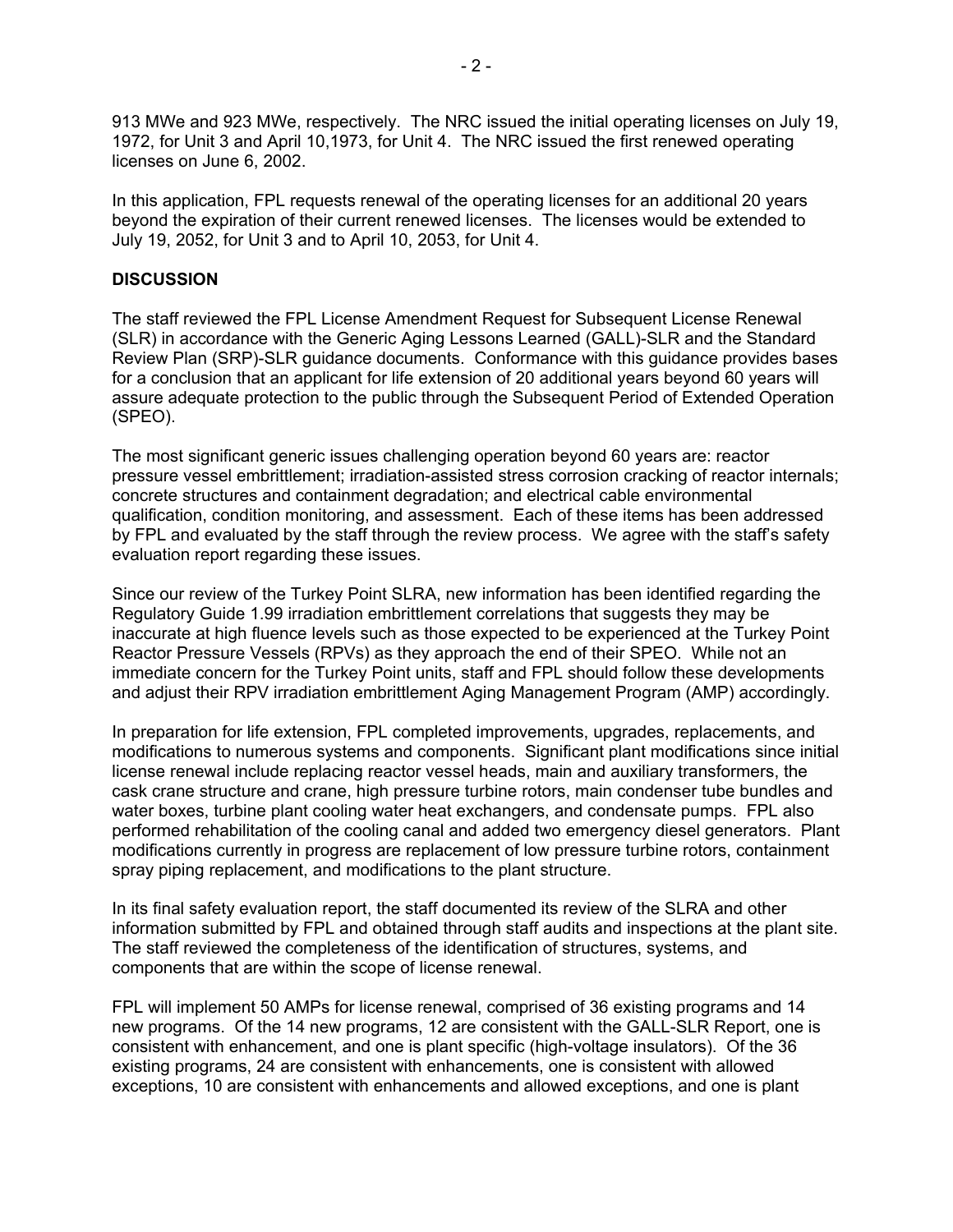specific (Pressurizer Surge Line Fatigue Program). The SLRA includes eleven programs with allowed exceptions to the GALL-SLR Report. The programs with exceptions and enhancements are acceptable.

FPL has demonstrated the effectiveness of their programs to maintain material condition, to sustain system and equipment performance, and to identify improvements to assure facility safety and reliability. Knowledge transfer will be provided through formal mentoring by SLR program managers and their teams. FPL is implementing lessons learned from both their own license renewal experience as well as those from the industry fleet. Commitments in the SLRA and in FPL responses to the staff audits and inspections provide assurance that these programs will continue throughout the SPEO.

The staff conducted license renewal audits, and the audits verified the appropriateness of the FPL scoping and screening methodology for AMPs, the appropriateness of the aging management review, and the acceptability of the Time Limited Aging Analysis. The staff audit reports confirm the validity of the Turkey Point Aging Management Program. The Post-Approval Site Inspection for License Renewal verified that the license renewal requirements are implemented appropriately. The audits and inspection were comprehensive, and the corresponding reports were thorough.

Based on these audits, inspections, and the staff reviews, the staff concluded that FPL has demonstrated that the effects of aging at Turkey Point will be adequately managed. Safety functions will be maintained consistent with Turkey Point's licensing basis for the SPEO, as required by 10 CFR 54.21(a)(3). The staff's review of the SLRA identified no confirmatory items and one open item relating to the Buried and Underground Piping and Tanks AMP. This open item has subsequently been resolved with an accelerated cathodic protection program and enhanced condition inspections over the 10-year period prior to SPEO. We agree with the staff's conclusion that there are no issues related to the matters described in 10 CFR 54.29(a)(1) and (a)(2) that preclude renewal of the operating license for Turkey Point.

## **SUMMARY**

The programs established and the commitments made by FPL to manage age-related degradation provide reasonable assurance that Turkey Point can be operated in accordance with its licensing basis for the SPEO without undue risk to the health and safety of the public. The FPL application for a SLR of the operating license for Turkey Point should be approved.

Members Riccardella and Sunseri did not participate in portions of the meeting related to fatigue of Class 1 components, environmentally assisted fatigue, and leak before break analysis in the application.

Sincerely,

**/RA/** 

 Peter C. Riccardella Chairman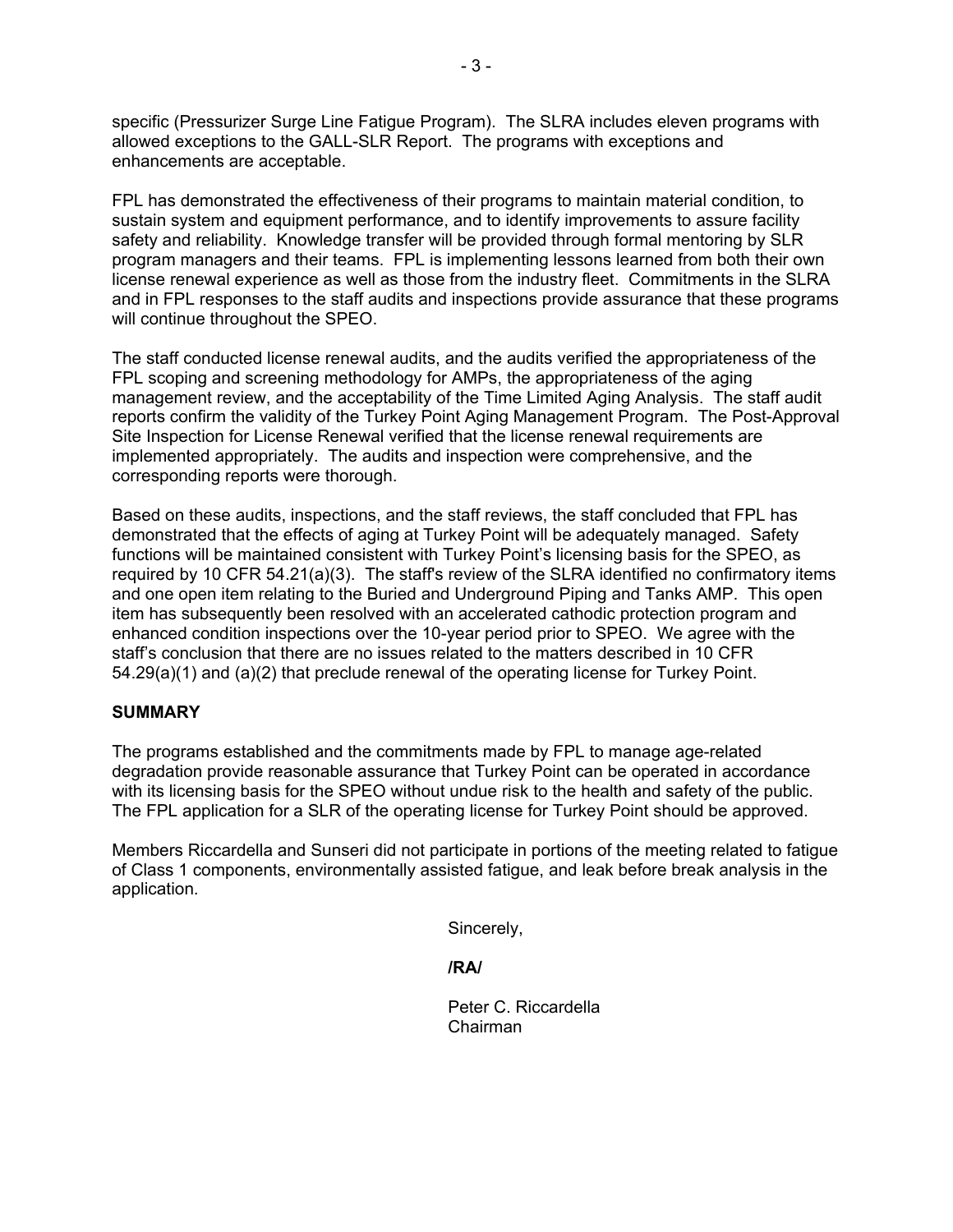#### **REFERENCES**

- 1. Florida Power & Light Company, "Turkey Point Nuclear Plant Units 3 and 4 Subsequent License Renewal Application, Revision 1," April 2018 (ML18113A132 (Package)).
- 2. U.S. Nuclear Regulatory Commission, "Safety Evaluation Report with Open Items Related to the Subsequent License Renewal of Turkey Point Generating Units 3 and 4," May 2019 (ML19078A012).
- 3. U.S. Nuclear Regulatory Commission, "Turkey Point Nuclear Generating Unit Nos. 3 and 4 Plan for the Operating Experience Audit Regarding the Subsequent License Renewal Application Review (EPID No. L-2018-RNW-0002)," April 26, 2018 (ML18086A705).
- 4. U.S. Nuclear Regulatory Commission, "Turkey Point Nuclear Generating Units 3 and 4 Report for the Operating Experience Review Audit Regarding the Subsequent License Renewal Application Review (EPID No. L-2018-RNW-0002)," July 23, 2018 (ML18183A445).
- 5. U.S. Nuclear Regulatory Commission, "Turkey Point Nuclear Generating Units 3 and 4 Plan for the In-Office Regulatory Audit Regarding the Subsequent License Renewal Application Review (EPID No. L-2018-RNW-0002)," June 12, 2018 (ML18160A012).
- 6. U.S. Nuclear Regulatory Commission, "Turkey Point Nuclear Generating Unit Nos. 3 and 4 Report for the In-Office Regulatory Audit Regarding the Subsequent License Renewal Application Review (EPID No. L-2018-RNW-0002)," October 15, 2018 (ML18230B482).
- 7. U.S. Nuclear Regulatory Commission, "Turkey Point Nuclear Generating Unit Nos. 3 and 4 Plan for the On-Site Regulatory Audit Regarding the Subsequent License Renewal Application Review (EPID No. L-2018-RNW-0002)," August 21, 2018 (ML18232A576).
- 8. U.S. Nuclear Regulatory Commission, "Turkey Point Nuclear Generating Units 3 and 4 Report for the Irradiated Concrete Audit Regarding the Subsequent License Renewal Application Review (EPID No. L-2018-RNW-0002)," February 1, 2019 (ML19032A536).
- 9. U.S. Nuclear Regulatory Commission, "Turkey Point Nuclear Generating Station Nuclear Regulatory Commission Integrated Inspection Report 05000250/2019001 and 05000251/2019001," May 14, 2019 (ML19134A371).
- 10. Florida Power & Light Company, "Turkey Point Units 3 and 4 Submittal of Updated Final Safety Analysis Report - Unit 4 Cycle 29 Update and License Renewal 10 CFR 54.37(b) Report," April 26, 2018 (ML18117A085).
- 11. U.S. Nuclear Regulatory Commission, NRC NUREG-1800, Revision 2, "Standard Review Plan for Review of License Renewal Applications for Nuclear Power Plants" (SRP-LR), December 2010 (ML103490036).
- 12. U.S. Nuclear Regulatory Commission, NRC NUREG-1801, Revision 2, "Generic Aging Lessons Learned (GALL) Report," December 2010 (ML103490041).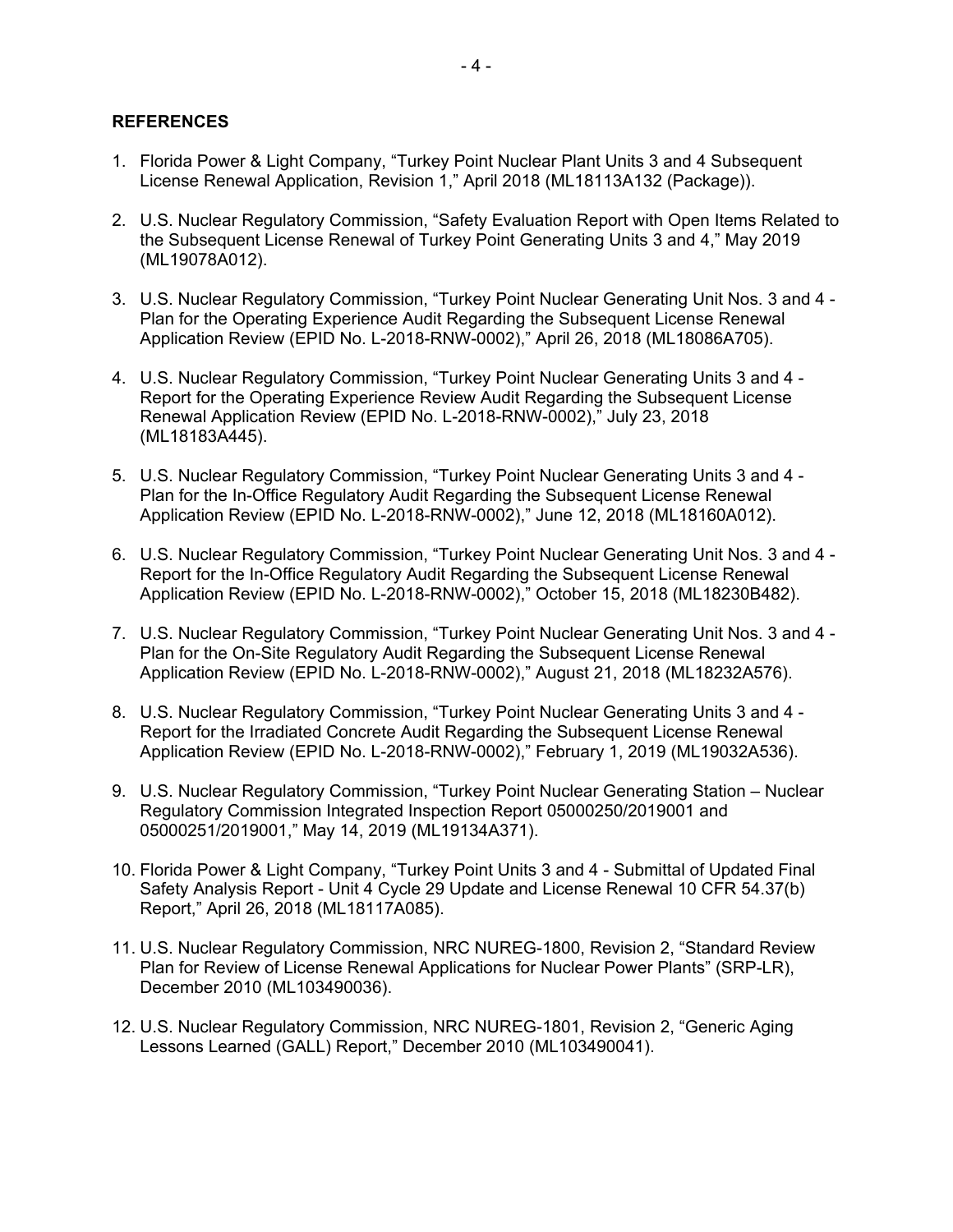- 13. U.S. Nuclear Regulatory Commission, NRC NUREG-2191, Volume 1, "Generic Aging Lessons Learned for Subsequent License Renewal (GALL-SLR) Report Final Report," July 2017 (ML17187A031).
- 14. U.S. Nuclear Regulatory Commission, NRC NUREG-2191, Volume 2, "Generic Aging Lessons Learned for Subsequent License Renewal (GALL-SLR) Report," July 2017 (ML17187A204).
- 15. U.S. Nuclear Regulatory Commission, NRC Regulatory Guide 1.188, Revision 1, "Standard Format and Content for Application to Renew Nuclear Power Plant Operating Licenses," September 2005 (ML051920430).
- 16. U.S. Nuclear Regulatory Commission, NRC NUREG-2192, "Standard Review Plan for Review of Subsequent License Renewal Applications for Nuclear Power Plants," July 2017 (ML17188A158).
- 17. U.S. Nuclear Regulatory Commission, NRC NUREG-2221, "Technical Bases for Changes in the Subsequent License Renewal Guidance Documents NUREG–2191 and NUREG–2192," December 2017 (ML17362A126).
- 18. U.S. Nuclear Regulatory Commission, NRC NUREG-2222, "Disposition of Public Comments on the Draft Subsequent License Renewal Guidance Documents NUREG–2191 and NUREG–2192," December 2017 (ML17362A143).
- 19. U.S. Nuclear Regulatory Commission, "Turkey Point Nuclear Generating Units 3 and 4 Plan for the Irradiated Concrete Technical Issue Regulatory Audit Regarding the Subsequent License Renewal Application Review (EPID No. L-2018-RNW-0002)," July 5, 2018 (ML18173A087).
- 20. U.S. Nuclear Regulatory Commission, "Turkey Point Nuclear Generating Units 3 and 4 Report for the Onsite Regulatory Audit Regarding the Subsequent License Renewal Application Review (EPID No. L-2018-RNW-0002)," January 5, 2019 (ML18341A024).
- 21. U.S. Nuclear Regulatory Commission, NRC Regulatory Guide 1.99, Revision 2, "Radiation Embrittlement of Reactor Vessel Materials," May 1988 (ML003740284).